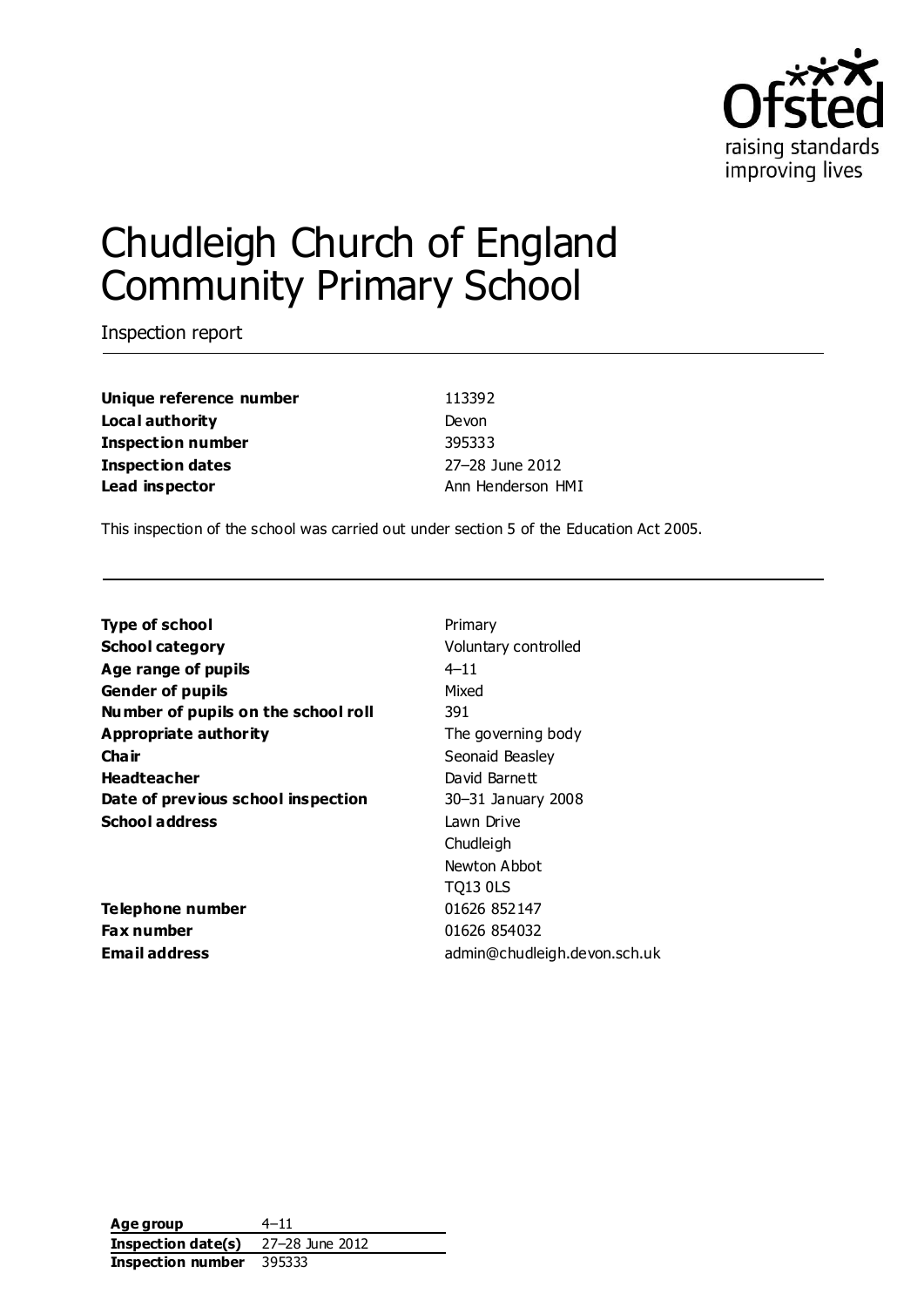

You can use Parent View to give Ofsted your opinion on your child's school. Ofsted will use the information parents and carers provide when deciding which schools to inspect and when.

You can also use Parent View to find out what other parents and carers think about schools in England. You can visit www.parentview.ofsted.gov.uk, or look for the link on the main Ofsted website: www.ofsted.gov.uk

The Office for Standards in Education, Children's Services and Skills (Ofsted) regulates and inspects to achieve excellence in the care of children and young people, and in education and skills for learners of all ages. It regulates and inspects childcare and children's social care, and inspects the Children and Family Court Advisory Support Service (Cafcass), schools, colleges, initial teacher training, work-based learning and skills training, adult and community learning, and education and training in prisons and other secure establishments. It assesses council children's services, and inspects services for looked after children, safeguarding and child protection.

Further copies of this report are obtainable from the school. Under the Education Act 2005, the school must provide a copy of this report free of charge to certain categories of people. A charge not exceeding the full cost of reproduction may be made for any other copies supplied.

If you would like a copy of this document in a different format, such as large print or Braille, please telephone 0300 123 4234, or email enquiries@ofsted.gov.uk.

You may copy all or parts of this document for non-commercial educational purposes, as long as you give details of the source and date of publication and do not alter the information in any way.

To receive regular email alerts about new publications, including survey reports and school inspection reports, please visit our website and go to 'Subscribe'.

Piccadilly Gate Store St **Manchester** M1 2WD

T: 0300 123 4234 Textphone: 0161 618 8524 E: enquiries@ofsted.gov.uk W: www.ofsted.gov.uk



© Crown copyright 2012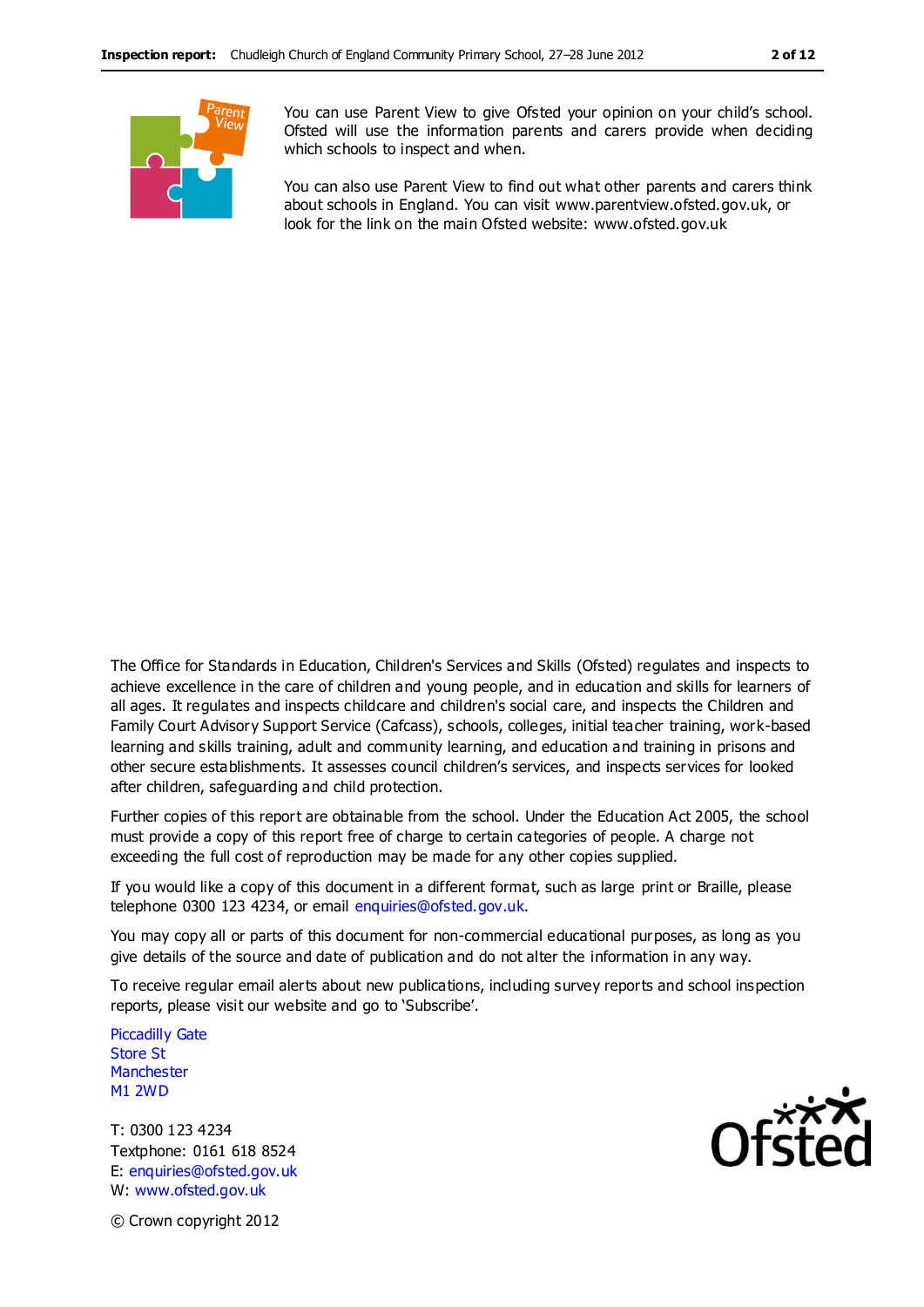## **Introduction**

| Her Majesty's Inspector     |
|-----------------------------|
| <b>Additional Inspector</b> |
| <b>Additional Inspector</b> |
|                             |

This inspection was carried out with two days' notice. Inspectors observed teaching and learning in 28 lessons taught by 15 teachers, of which five were joint observations with the headteacher and one joint observation with the deputy headteacher. In addition, inspectors heard nine pupils read, and also carried out short visits to classes to focus on behaviour and safety and the quality of pupils' learning in lessons. Discussions were held with parents and carers, pupils, staff, including senior and middle leaders, the Chair of the Governing Body and the education improvement officer from the local authority. Inspectors took account of the responses to the online Parent View survey in planning the inspection, observed the school's work, and looked at school documentation which included the school improvement plan, safeguarding documents, information on pupils' attainment and progress, external monitoring and moderation reports and minutes of governing body meetings. Inspectors analysed 168 questionnaires from parents and carers, 14 from staff and other questionnaires from 100 pupils.

## **Information about the school**

This school is a larger than average-sized primary school with two classes in each year group including two Reception classes. The proportion of pupils known to be eligible for free school meals is below average. Most pupils are from a White British background. Few pupils speak English as an additional language. The proportion of pupils supported at school action plus or with statements of special educational needs is below average. The school meets the government's current floor standard, which sets the minimum expectations for pupils' attainment and progress.

There is a daily breakfast club and after-school club which are both run independently. This provision is inspected separately and the reports can be found on the Ofsted website.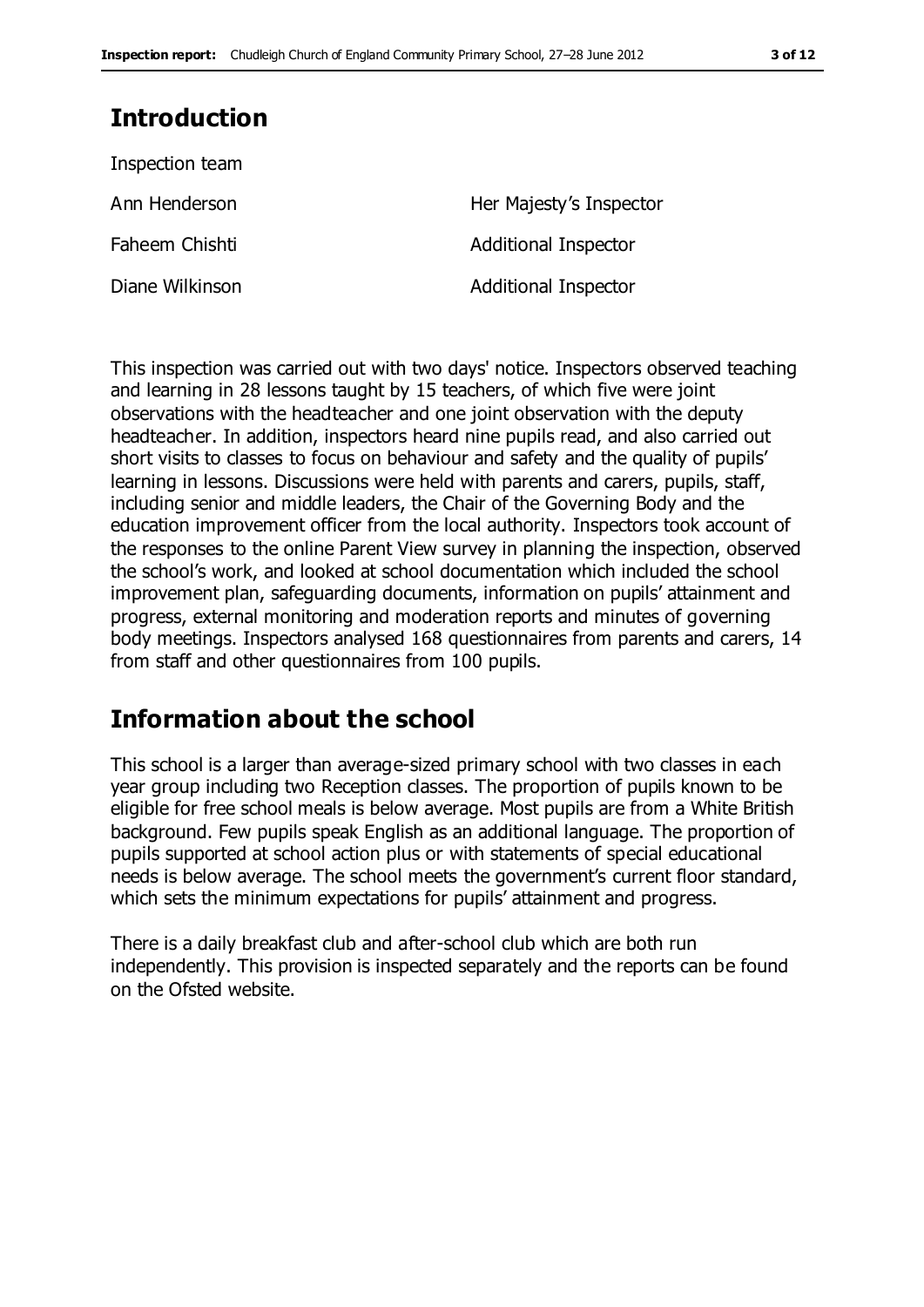## **Inspection judgements**

| <b>Overall effectiveness</b>     |    |
|----------------------------------|----|
|                                  |    |
| <b>Achievement of pupils</b>     | З  |
| <b>Quality of teaching</b>       | -3 |
| Behaviour and safety of pupils   |    |
| <b>Leadership and management</b> | 3  |

## **Key findings**

- Chudleigh is a satisfactory school where pupils are well cared for and feel safe. The school is not yet good because pupils' achievement and the quality of teaching are only satisfactory. Schools whose overall effectiveness is judged satisfactory may receive a monitoring visit by an Ofsted inspector before their next section 5 inspection.
- Achievement is satisfactory. Children enter school with skills and abilities that are broadly in line with those expected for their age. Pupils leave the school having reached broadly average standards in writing and mathematics. Disabled pupils and those with special educational needs make similar progress to their peers.
- Teaching is satisfactory overall and much is good. However, teachers' questioning does not always use pupils' responses to develop their ideas and increase their understanding. Marking and feedback to pupils and target setting are in place, but are inconsistently applied.
- **Pupils understand how to keep themselves safe and their behaviour is good.** Most pupils say incidents of bullying are rare. They enjoy school and have positive attitudes to learning. Pupils of all ages and abilities show consideration and care for one another and they are polite and courteous. The caring approach shown by staff helps to meet the needs of pupils well.
- The headteacher provides effective and determined leadership. There is strength in the senior leadership team evident in their approach to improve assessment procedures. Performance management has been used well to set appropriate targets for staff in order to secure further improvement. Monitoring and evaluation are a key part of the school's work. However, the use of assessment data to evaluate the impact of initiatives and interventions is limited and the skills of middle leaders in monitoring their areas of responsibility are underdeveloped. The governing body has a good understanding of the strengths and areas of weakness, but governors' level of challenge in holding the school to account is less well developed.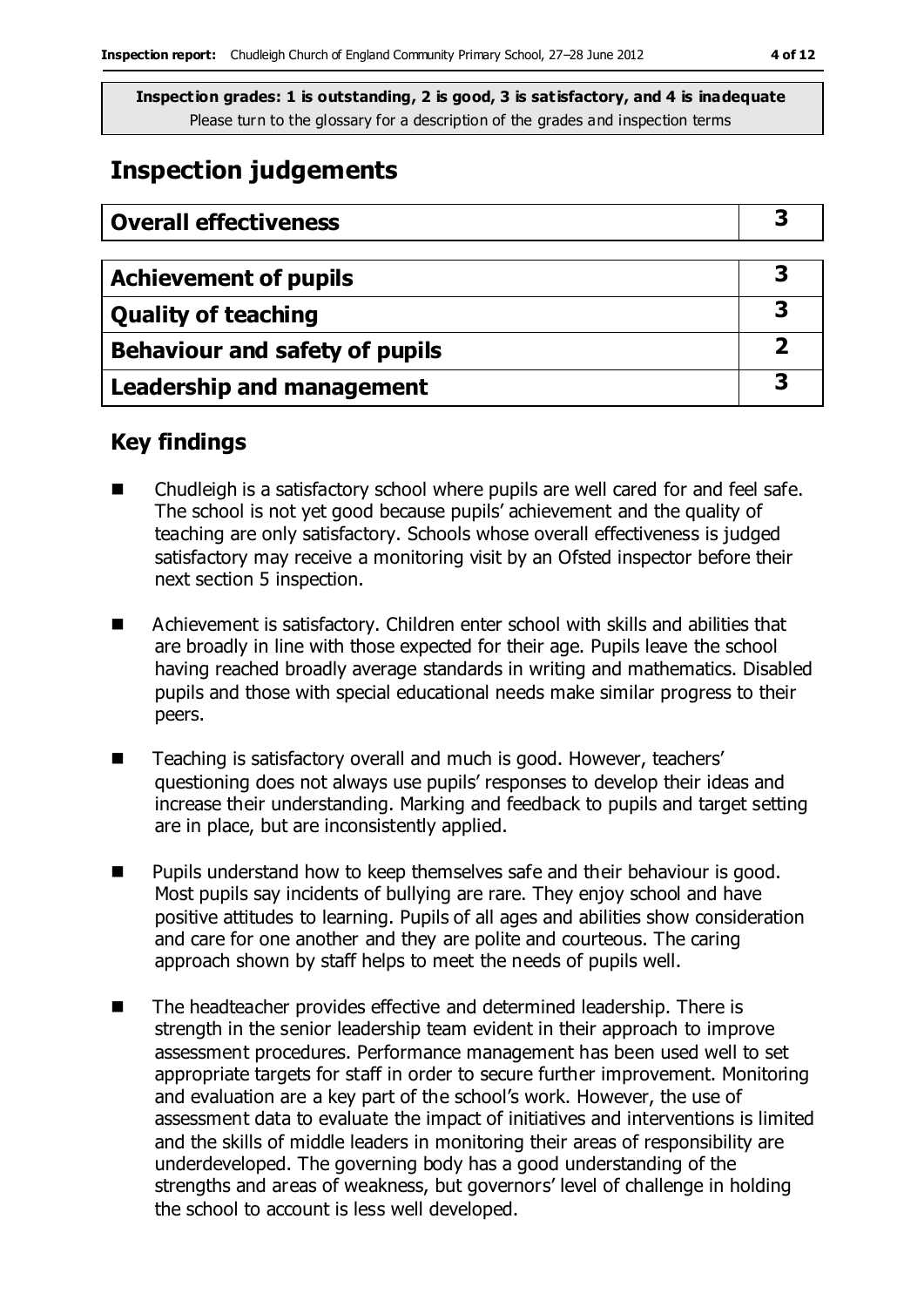## **What does the school need to do to improve further?**

- By the end of July 2013, ensure that all pupils make consistently good progress in writing and mathematics, so that the very large majority reach above age-related levels by:
	- securing consistently good or better teaching in the large majority of  $\equiv$ lessons
	- increasing the pace and level of challenge during whole-class teaching
	- providing more opportunities for pupils to monitor their own progress towards achieving their targets
	- ensuring marking consistently provides pupils with effective guidance on how to improve their learning
	- making more effective use of teachers' questioning, to expand and develop ideas and responses from pupils to further accelerate progress.
- Strengthen leadership and management by:
	- ensuring senior leaders make effective use of the assessment data to evaluate the impact of initiatives and interventions on pupils' progress
	- developing the role of the middle leaders so that they play a greater part in monitoring, evaluating and improving the school
	- increasing the level of challenge the governing body provides in its monitoring and evaluation of the school's work.

## **Main report**

### **Achievement of pupils**

Pupils enjoy school, have good attitudes to learning and cooperate well with one another when working in pairs and groups. Most pupils say they learn a lot in lessons and almost all parents and carers agree. As one parent commented, 'My child is always happy to go to school and has developed academically and as a whole person.' Inspectors found that different groups of pupils, including disabled pupils, those who have special educational needs and those who are known to be eligible for free school meals, make satisfactory progress.

Children begin school in the Reception classes with the skills and knowledge expected for their age. They enjoy a variety of activities that encourage independence and cooperation. They make good progress and enter Year 1 with a good level of learning. From Year 1 to Year 6 progress slows, so that by the time pupils leave in Year 6 their attainment is average. Reading is promoted well through a wide range of interesting reading materials in the school library and in classrooms. Most pupils say they enjoy reading. A systematic programme to teach phonics (the sounds that letters make) is in place and operates well. Pupils are able to decode words and regular assessments are carried out to determine what pupils have achieved. Attainment in reading is above that in writing and mathematics. The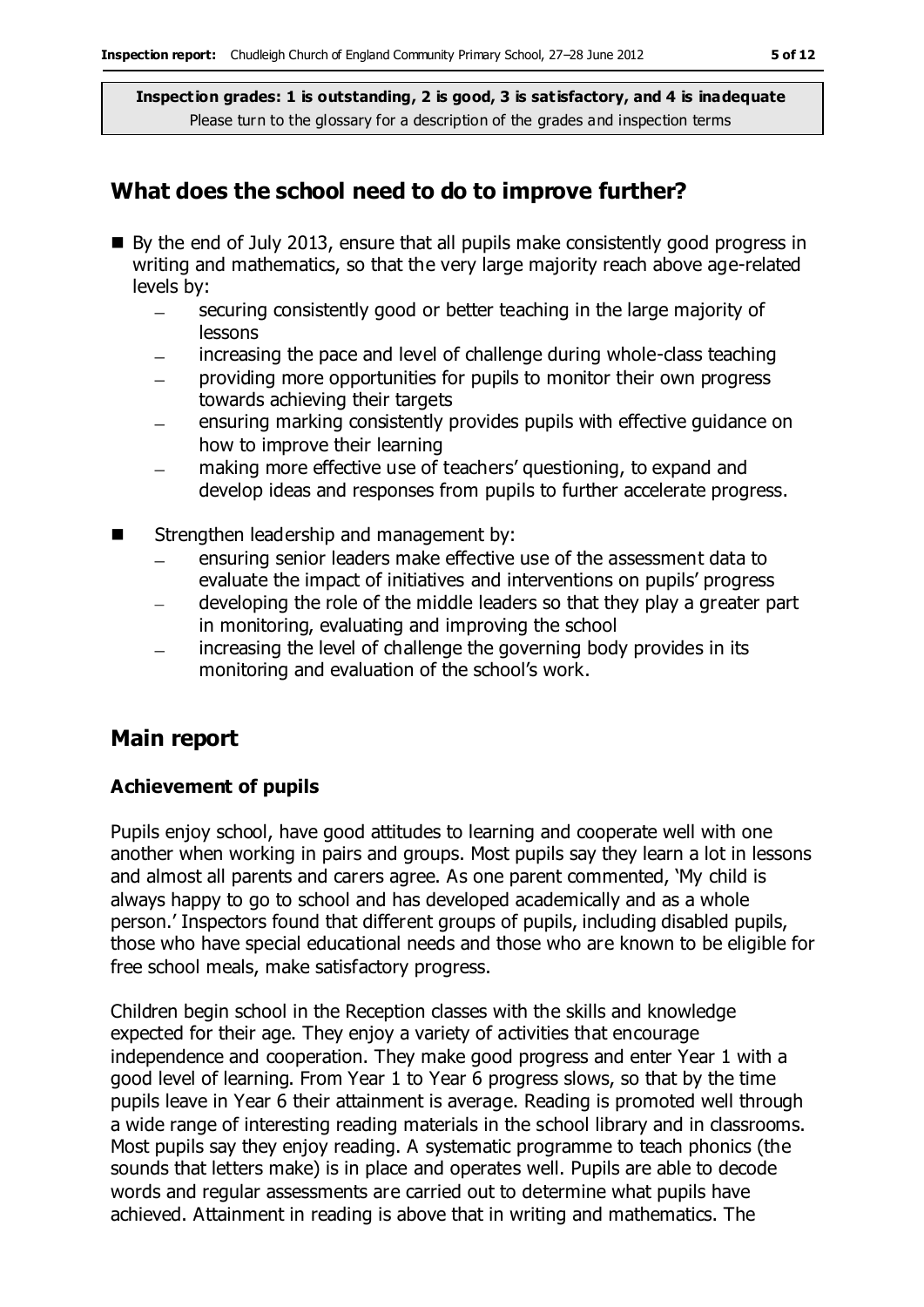school's own data show that current attainment of pupils in both Year 2 and Year 6 in reading is just above the national average.

In lessons observed during the inspection, pupils made good progress when tasks were well matched to their learning needs, teachers' questions promoted thinking and paired talk and collaborative group work were actively encouraged. In a Year 5 literacy lesson, pupils worked well in pairs and small groups. Teachers' questioning encouraged pupils to consider the use of description and sentence structure used by authors in order to create suspense. By highlighting phrases in a text and justifying their reasoning with good explanations, pupils showed a good understanding of the task. In less-effective lessons, teachers miss opportunities to actively engage pupils in interesting and relevant activities because too much time is spent as a whole class, with lengthy teacher explanations and lack of pace, which hinders pupils' progress.

#### **Quality of teaching**

Although teaching is satisfactory overall, an increasing proportion is good. Teaching and a good range of stimulating activities in the Early Years Foundation Stage enable children to make good progress. Throughout the school, teaching promotes pupils' personal development well, making a strong contribution to their spiritual, moral, social and cultural development. Relationships are good. A very large majority of parents and carers say their child is well taught. However, inspectors found that the proportion of consistently good teaching is not high enough to promote sustained good progress over time because of some inconsistencies in several important areas. As a result pupils achieve satisfactorily rather than well.

Teachers use a range of effective strategies to engage and stimulate pupils including disabled pupils and those who have special educational needs. Interactive whiteboards are used well to explain activities, demonstrate strategies and support learning. In classrooms, attractive displays of pupils' work record previous learning and are used as a source of reference for pupils. Pupils say they enjoy learning more when there is greater interaction and investigative activities. This was clearly evident in a Year 4 mathematics lesson where pupils were animated and excited as they played a 'What's my number?' game. The teacher emphasised the importance of the use of correct mathematical language and effective strategies to narrow the options to enable pupils to correctly identify the hidden number stuck on their back! Many were successful, but it was evident through discussion that there were gaps in the subject knowledge of some pupils, which inhibited their progress.

Recent improvements in assessment procedures provide teachers with accurate information on the attainment and progress of pupils. This is being used to good effect to plan activities to match the learning needs of all pupils, although opportunities are missed to adapt planning and extend and challenge pupils to make good progress in some lessons. The use of paired classes and teachers working alongside one another enhances opportunities for learning and enables them to closely focus on pupils' particular learning needs during lessons. Targets for improvements in writing and mathematics are set across the school, but the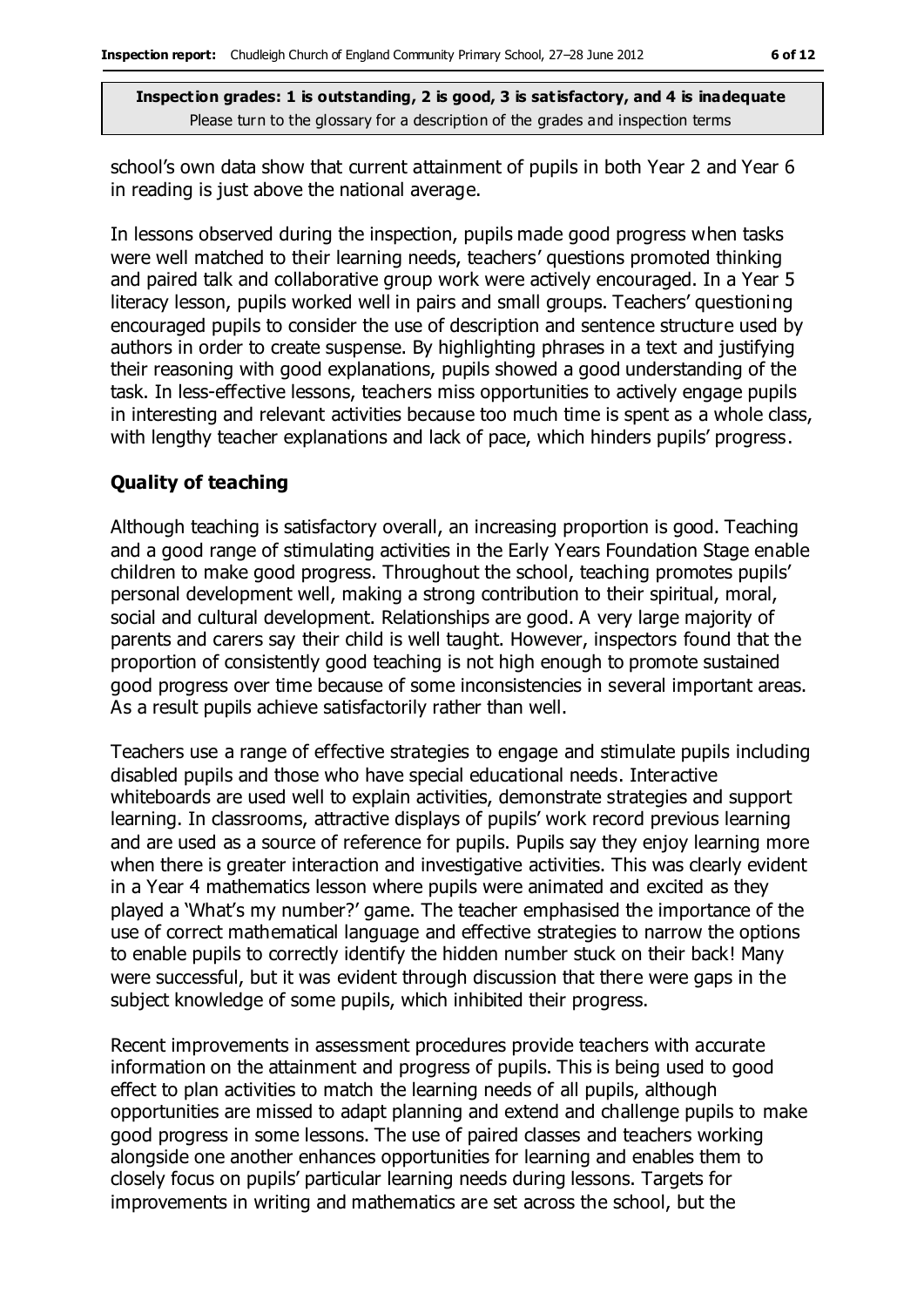monitoring of targets and involvement of pupils in the process are inconsistent and do not provide pupils with sufficient information of the next and most important steps for improvement. Furthermore, although pupils' work is marked regularly, the feedback given to them is inconsistent and they are not always clear how to improve their work.

#### **Behaviour and safety of pupils**

All parents and carers who responded to the questionnaire say their child feels safe and is well looked after in school. Pupils also say they feel safe and know there are many adults around to help them if they have a problem. There is a clarity of purpose which is shared by staff that leads to the school's positive and deserved reputation for inclusion and promoting good personal development and effective pastoral care. There is a noticeable respect between pupils and adults in the school. Pupils are keen to please and work hard in lessons. They enjoy learning because adults provide a range of interesting activities within the curriculum and during extracurricular activities. Pupils enter school happily at the start of the school day and conduct themselves well. The positive school ethos that promotes the well-being of pupils and staff alike was commented on by one parent: 'Chudleigh school has a lovely welcoming community feel to it and the children are always happy to go; they have a strong ethos around values, sharing and contributing to the community.'

Behaviour is good in lessons and around the school. Discussion with pupils and scrutiny of behavioural records show that this is the norm. There are some pupils who demonstrate challenging behaviour. Inspection evidence shows that behaviour is managed well, with good support from staff and outside agencies. Incidences of bullying are rare and pupils confirmed this. Pupils are aware of different types of bullying and know who to turn to should a concern arise. Attendance is average and records show it is beginning to rise.

#### **Leadership and management**

Since his appointment, the headteacher has identified systems and procedures that needed to be implemented for school improvement to have a positive impact on pupils' achievement. However, some staff turbulence and the legacy of previously inaccurate assessments have created additional challenges. Nevertheless, these have been managed well and currently there is greater staff stability, and, together with more accurate assessments of pupils' attainment and progress, and recent improvements in pupils' rate of progress, the school is in a stronger position to improve further. Self-evaluation is accurate and the most important areas for improvement are included in the school improvement plan. The leadership structure is stronger, with senior leaders providing a clear vision for the future which is communicated well across the school community. Consequently, the school has a satisfactory capacity for sustained improvement. The impact of middle leaders' roles on raising achievement is variable, particularly with regard to monitoring their subject and evaluating its influence on raising standards. The performance of teaching staff is rigorously monitored and teachers are held to account for the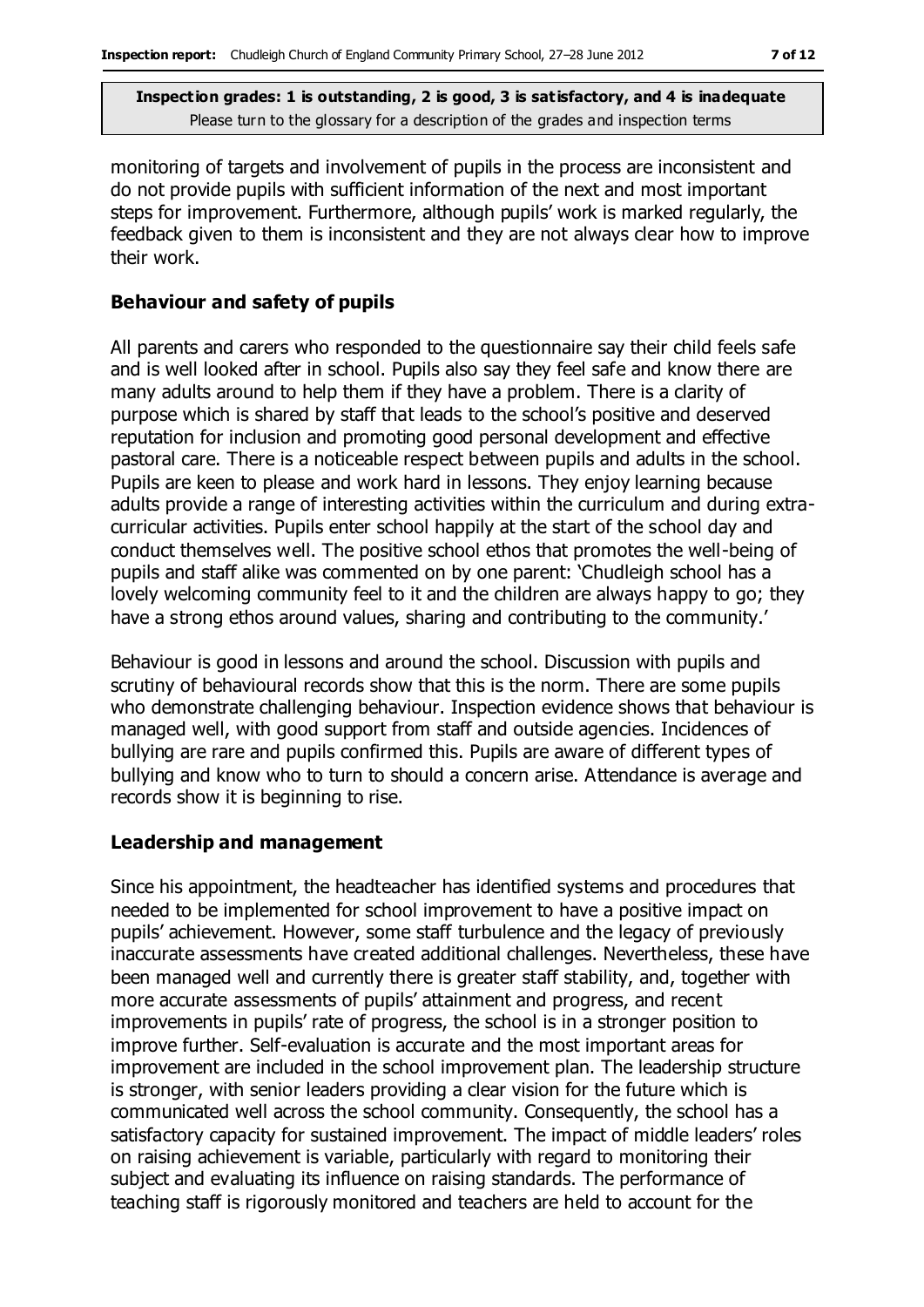progress of their pupils. Professional development has been used well to improve teaching skills.

The governing body is committed to improving its practice and is developing systems to hold the school to account through revised committee structures and specific monitoring responsibilities for members the governing body. As a result, the governing body is better equipped to challenge school leaders and hold them accountable for whole-school improvement. This has been a relative weakness in the past.

The school has appropriate systems to keep children safe and the arrangements for safeguarding meet statutory requirements. The school promotes equality of opportunity satisfactorily. Leaders identify where groups of pupils underperform and take decisive action to close any gaps, for example, between boys' and girls' performance. The school tackles discrimination effectively and this contributes significantly to the harmonious community.

The curriculum in the Early Years Foundation Stage provides a good balance of adultled and child-initiated activities, which promotes learning well. In Key Stage 1 and Key Stage 2 the creative, topic-based curriculum has a positive impact on pupils' enjoyment of learning. It provides rich, interesting and stimulating opportunities to engage pupils, although it is less well focused on promoting literacy and numeracy skills. As a result, it only meets pupils' needs satisfactorily. However, there is a strong emphasis on opportunities for pupils to develop sporting, musical and spiritual links with a wide range of additional and enriching activities, which underpins good provision for pupils' spiritual, moral, social and cultural development. The mini-Olympics taking place during the inspection as part of National Sports week was a good example of one such opportunity which pupils thoroughly enjoyed.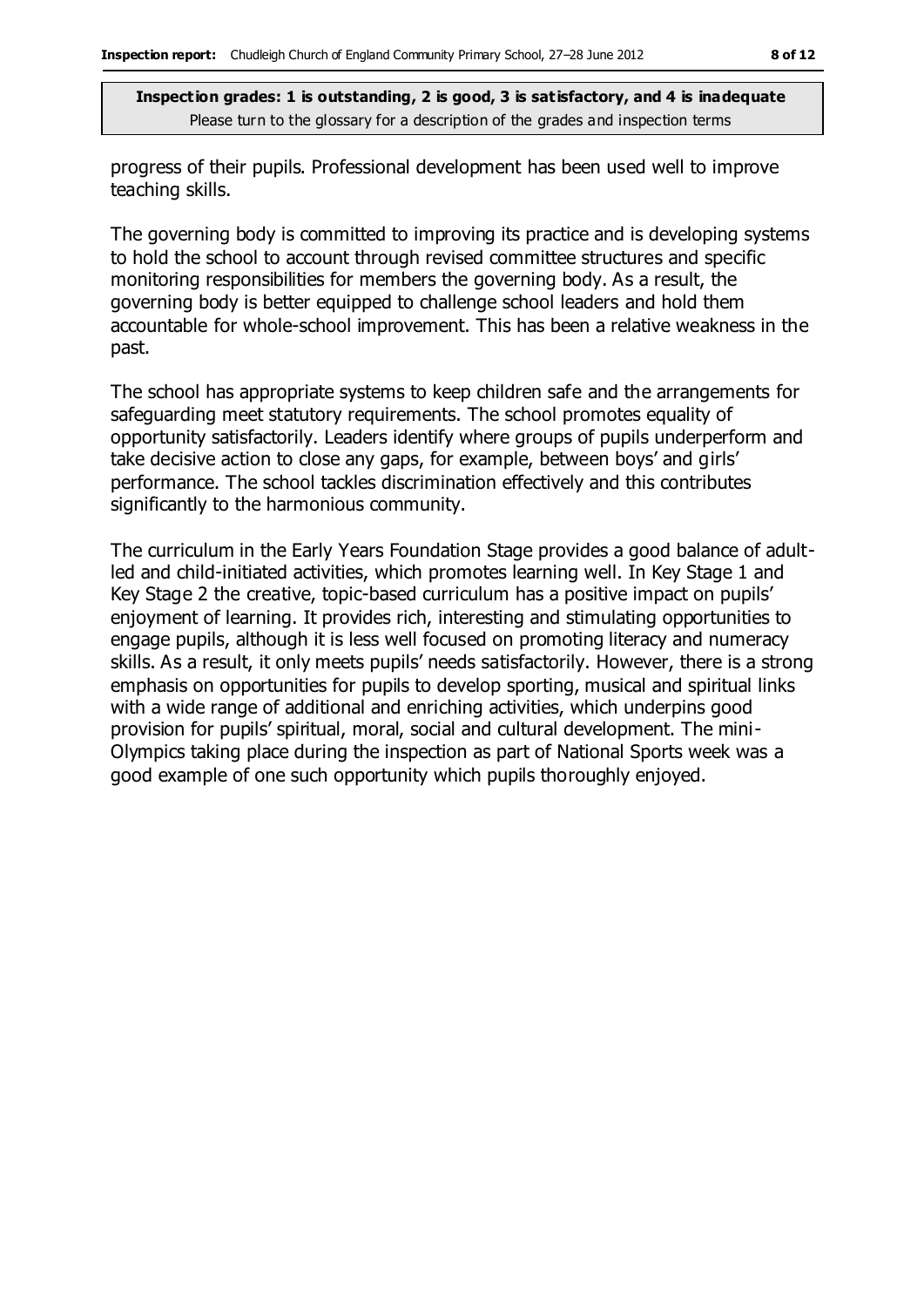## **Glossary**

## **What inspection judgements mean**

| Grade   | <b>Judgement</b> | <b>Description</b>                                            |
|---------|------------------|---------------------------------------------------------------|
| Grade 1 | Outstanding      | These features are highly effective. An outstanding           |
|         |                  | school provides exceptionally well for all its pupils' needs. |
| Grade 2 | Good             | These are very positive features of a school. A school        |
|         |                  | that is good is serving its pupils well.                      |
| Grade 3 | Satisfactory     | These features are of reasonable quality. A satisfactory      |
|         |                  | school is providing adequately for its pupils.                |
| Grade 4 | Inadequate       | These features are not of an acceptable standard. An          |
|         |                  | inadequate school needs to make significant                   |
|         |                  | improvement in order to meet the needs of its pupils.         |
|         |                  | Ofsted inspectors will make further visits until it           |
|         |                  | improves.                                                     |

## **Overall effectiveness of schools**

|                       | Overall effectiveness judgement (percentage of schools) |      |                     |                   |
|-----------------------|---------------------------------------------------------|------|---------------------|-------------------|
| <b>Type of school</b> | <b>Outstanding</b>                                      | Good | <b>Satisfactory</b> | <b>Inadequate</b> |
| Nursery schools       | 54                                                      | 42   |                     |                   |
| Primary schools       | 14                                                      | 49   | 32                  |                   |
| Secondary             | 20                                                      | 39   | 34                  |                   |
| schools               |                                                         |      |                     |                   |
| Special schools       | 33                                                      | 45   | 20                  |                   |
| Pupil referral        |                                                         | 55   | 28                  |                   |
| units                 |                                                         |      |                     |                   |
| All schools           | 16                                                      | 47   | 31                  |                   |

New school inspection arrangements have been introduced from 1 January 2012. This means that inspectors make judgements that were not made previously.

The data in the table above are for the period 1 September to 31 December 2011 and represent judgements that were made under the school inspection arrangements that were introduced on 1 September 2009. These data are consistent with the latest published official statistics about maintained school inspection outcomes (see www.ofsted.gov.uk).

The sample of schools inspected during 2010/11 was not representative of all schools nationally, as weaker schools are inspected more frequently than good or outstanding schools.

Primary schools include primary academy converters. Secondary schools include secondary academy converters, sponsor-led academies and city technology colleges. Special schools include special academy converters and non-maintained special schools.

Percentages are rounded and do not always add exactly to 100.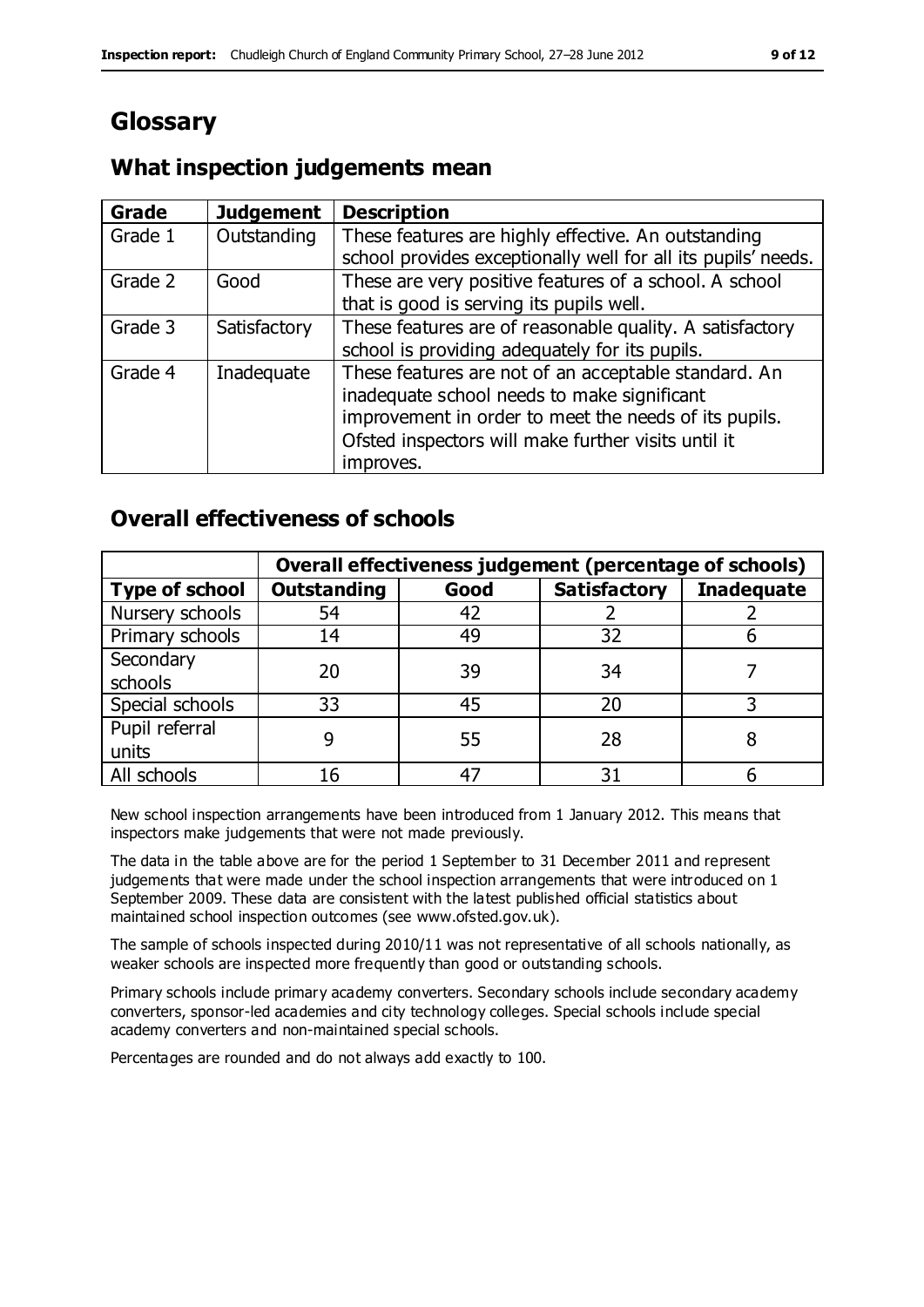## **Common terminology used by inspectors**

| Achievement:               | the progress and success of a pupil in their<br>learning and development taking account of their<br>attainment.                                                                                                        |
|----------------------------|------------------------------------------------------------------------------------------------------------------------------------------------------------------------------------------------------------------------|
| Attainment:                | the standard of the pupils' work shown by test and<br>examination results and in lessons.                                                                                                                              |
| Attendance:                | the regular attendance of pupils at school and in<br>lessons, taking into account the school's efforts to<br>encourage good attendance.                                                                                |
| Behaviour:                 | how well pupils behave in lessons, with emphasis<br>on their attitude to learning. Pupils' punctuality to<br>lessons and their conduct around the school.                                                              |
| Capacity to improve:       | the proven ability of the school to continue<br>improving based on its self-evaluation and what<br>the school has accomplished so far and on the<br>quality of its systems to maintain improvement.                    |
| Floor standards:           | the national minimum expectation of attainment<br>and progression measures.                                                                                                                                            |
| Leadership and management: | the contribution of all the staff with responsibilities,<br>not just the governors and headteacher, to<br>identifying priorities, directing and motivating staff<br>and running the school.                            |
| Learning:                  | how well pupils acquire knowledge, develop their<br>understanding, learn and practise skills and are<br>developing their competence as learners.                                                                       |
| Overall effectiveness:     | inspectors form a judgement on a school's overall<br>effectiveness based on the findings from their<br>inspection of the school.                                                                                       |
| Progress:                  | the rate at which pupils are learning in lessons and<br>over longer periods of time. It is often measured<br>by comparing the pupils' attainment at the end of a<br>key stage with their attainment when they started. |
| Safety:                    | how safe pupils are in school, including in lessons;<br>and their understanding of risks. Pupils' freedom<br>from bullying and harassment. How well the school<br>promotes safety, for example e-learning.             |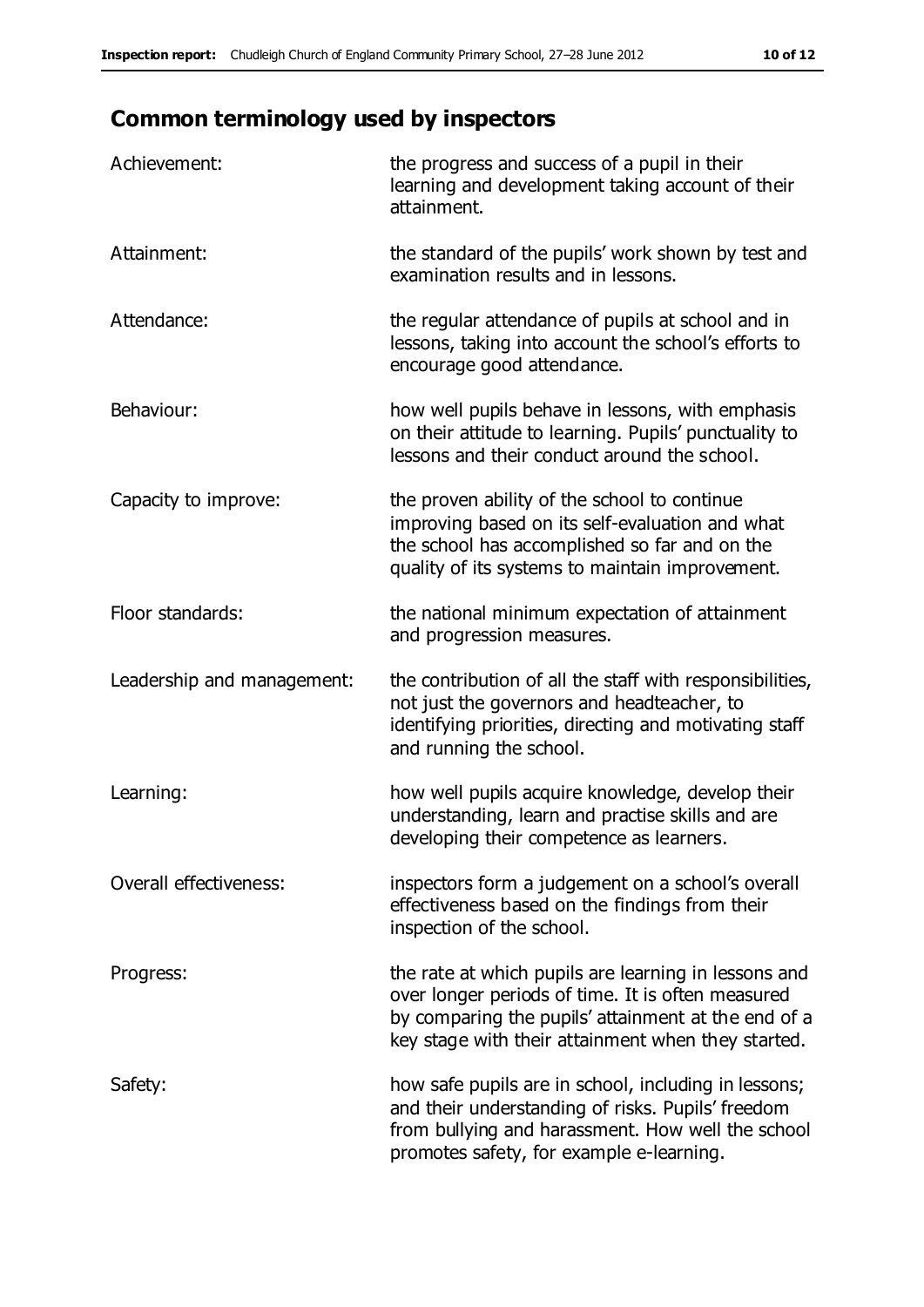#### **This letter is provided for the school, parents and carers to share with their children. It describes Ofsted's main findings from the inspection of their school.**



29 June 2012

Dear Pupils

### **Inspection of Chudleigh Church of England Community Primary School, Chudleigh TQ13 0LS**

Thank you for welcoming inspectors to your school, and special thanks to those of you who took the time to talk to us. We found you extremely interesting to talk to, and very polite and helpful.

Your school is providing you with a satisfactory education. You behave well, and feel safe in school and know there is always someone to talk to if you have a problem. You enjoy learning and particularly enjoy all the additional activities provided by the school. Teachers mark your work, but we think that you could be consistently provided with more information about how to improve your work. We have asked the school to always make sure that teachers help you to make good progress by ensuring work is always challenging, and that you are helped to understand how you can use your targets to check on your own progress. Some of your teachers are very good at asking you questions that make you think hard. We have asked that all teachers learn how to do this to help you to increase your rate of progress.

You told us you enjoy many of the things you learn about in school. Your headteacher, the staff and members of the governing body are doing many good things to make your school even better. We have asked members of the governing body to make sure they regularly challenge the school to improve further and for senior leaders to check on the progress of new initiatives and the additional support they provide for you, to help you to make the best progress you can. We have also asked that those members of staff who lead areas of the curriculum check whether all the subjects you learn in school are helping you to make good progress.

We enjoyed visiting your school. Continue to work hard and, most of all, enjoy your learning. Thank you again for your help.

Yours sincerely

Ann Henderson Her Majesty's Inspector